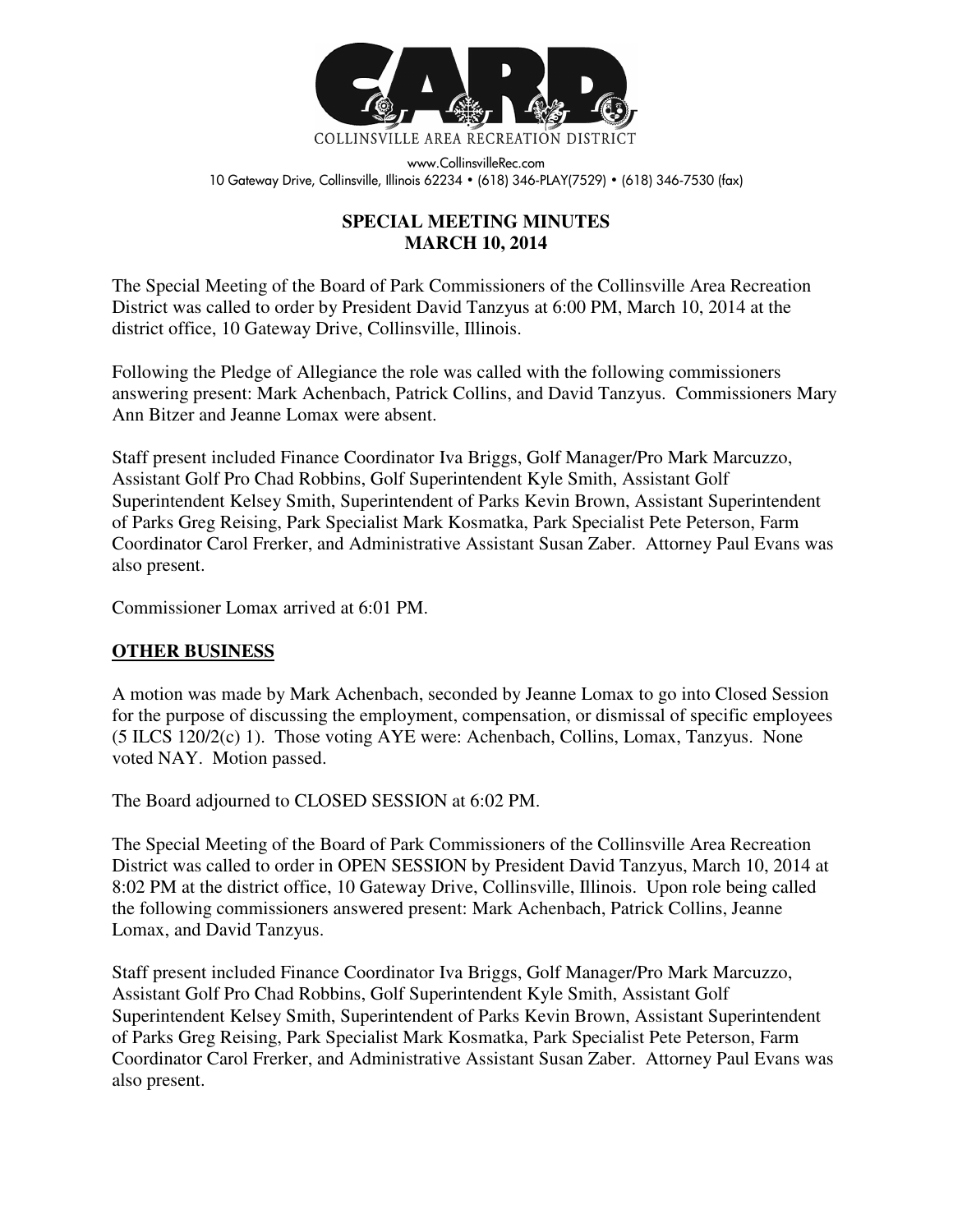A motion was made by David Tanzyus, seconded by Mark Achenbach to appoint Susan Zaber as Interim Executive Director. Upon role being called those voting AYE were Achenbach, Collins, Lomax, and Tanzyus. None voted NAY, motion passed.

A motion was made by Mark Achenbach, seconded by Patrick Collins to appoint Susan Zaber as Board Secretary. Upon role being called those voting AYE were Achenbach, Collins, Lomax, and Tanzyus. None voted NAY, motion passed.

A motion was made by Mark Achenbach, seconded by Jeanne Lomax to appoint Susan Zaber as IMRF Agent. Upon role being called those voting AYE were Achenbach, Collins, Lomax, and Tanzyus. None voted NAY, motion passed.

A motion was made by Mark Achenbach, seconded by David Tanzyus to authorize the initiation of the Executive Director search. Upon role being called those voting AYE were Achenbach, Collins, Lomax, and Tanzyus. None voted NAY, motion passed.

## **PUBLIC COMMENT:**

Jim Grobmeier spoke of the tax referendum saying it reduced taxes by about \$30 per year per household with four board members supporting the referendum. He stated the reduction would go into effect May 1 with a reduction of \$224,000 on the operating budget. He said the change would impact the budget. He said that according to a recent article, the Board's finance committee hadn't met in some time and said the committee should be meeting at least quarterly. He said CARD was a taxing body and as such the board should be working to have a new referendum to get the operating budget the district needs. He stated, "We the taxpayers want CARD to be here for the children. I'm 100% CARD for what it stands for." He mentioned the grant proposed for Pleasant Ridge Park and said trying to complete the project with one grant was a problem. He mentioned Willoughby Farm didn't have a paved road, which was becoming a safety issue. He asked if the current board was trying to destroy the district from within or was it trying to do something for the people of the district.

Jim Sparks asked that there be a policy created regarding closed session meetings and that the public might be able to sit in closed session meetings if they had information that the Board might find useful. He said he was surprised that CARD would apply for two grants, thereby forcing a hold on all of the reserved funds. He called the Board disingenuous for filing for both grants knowing they only have enough funding for one. He said that Commissioner Achenbach once said that were he elected to the board he would invest in an audio system. Jim asked, "So what happened?" He then explained that the video he recorded of the meetings were difficult to hear and that the commissioners had multiple sidebar conversations. He cited statute that required the recording of public meetings.

Joe Ashmann stated the problem with CARD wasn't Terry Wilson or the staff, but the Board. He called the Board dysfunctional and off course. He said he never mislead people with the petition drive for the referendum.

No further business coming before the commissioners, a motion was made by Patrick Collins seconded by Jeanne Lomax that the meeting be adjourned. Those voting AYE were: Achenbach, Collins, Lomax, Tanzyus. None voted Nay. Motion passed.